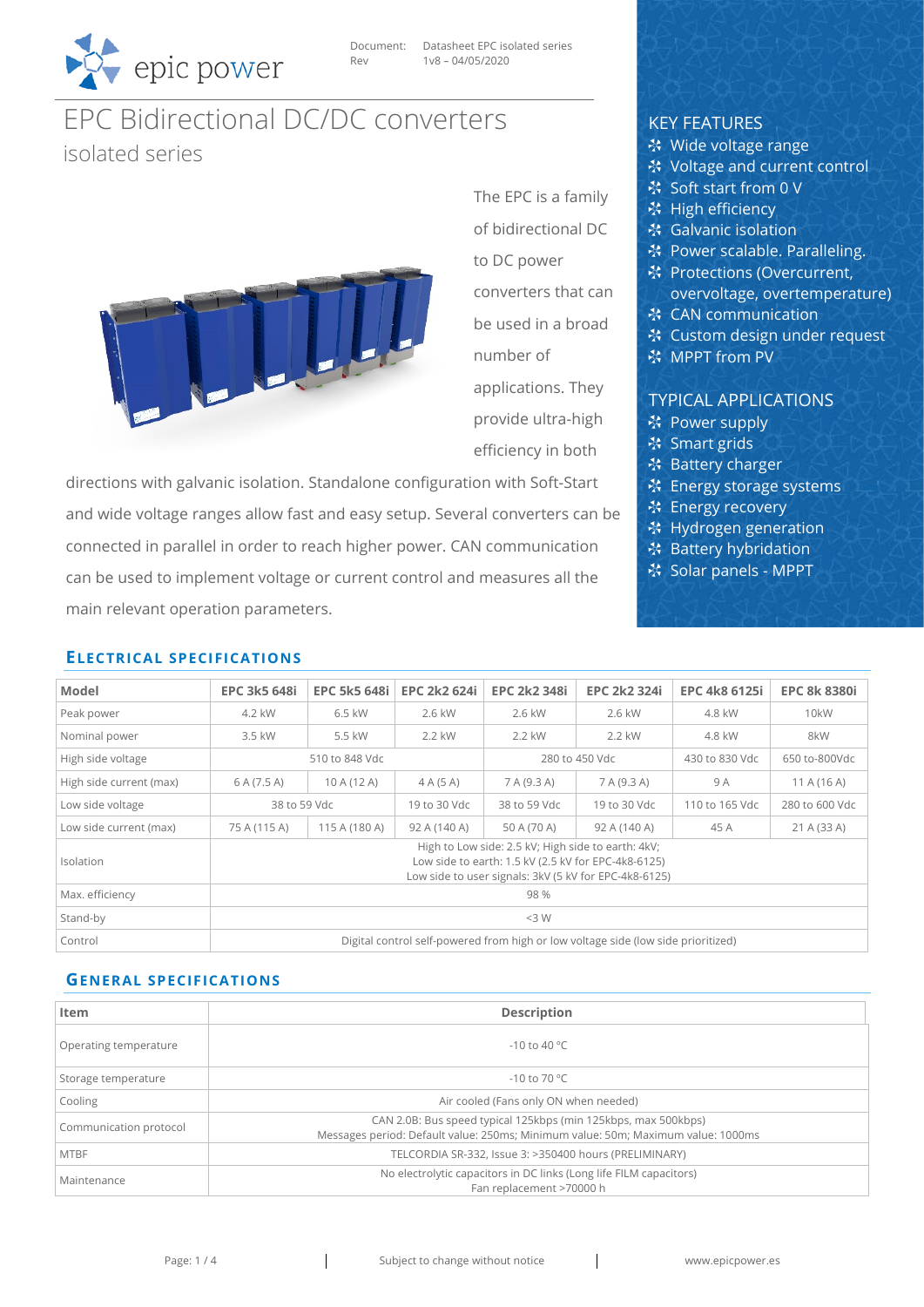

#### **REGULATIONS**

| <b>Directive</b>                                                                                | <b>Standards</b>                                                                                                                                                                                                                                                                                                                                                                                                                                                                                                                                                                                                                                                                                                            |
|-------------------------------------------------------------------------------------------------|-----------------------------------------------------------------------------------------------------------------------------------------------------------------------------------------------------------------------------------------------------------------------------------------------------------------------------------------------------------------------------------------------------------------------------------------------------------------------------------------------------------------------------------------------------------------------------------------------------------------------------------------------------------------------------------------------------------------------------|
| Low Voltage Regulations<br>(LVD): European directive<br>2014/35/UE                              | UNE-EN 50178:1998. Electronic equipment for use in power installations<br>UNE-EN 60204-1:2010. Safety of machinery - Electrical equipment of machines<br>UNE-EN 60529:2018. Degrees of protection provided by enclosures<br>UNE-EN 60664-1:2008. Insulation coordination for equipment within low-voltage systems<br>UNE-EN 60664-4:2006. Insulation coordination for equipment within low-voltage systems<br>UNE-EN 61293:2002. Marking of electrical equipment with ratings related to electrical supply - Safety requirements.<br>UNE-EN 62109-1:2011. Safety of power converters for use in photovoltaic power systems<br>UNE-EN 62477-1:2012. Safety requirements for power electronic converter systems and equipment |
| Electromagnetic<br><b>Compatibility Regulations</b><br>(EMC): European directive<br>2014/30/UE, | UNE-EN 61000-6-1:2007. Electromagnetic compatibility (EMC) -- Part 6-1: Generic standards<br>UNE-EN 61000-6-2:2006. Electromagnetic compatibility (EMC) -- Part 6-2:<br>UNE-EN 61000-6-4:2007. Electromagnetic compatibility (EMC) -- Part 6-4<br>UNE-EN 12015:2005. Electromagnetic compatibility - Product family standard for lifts, escalators and moving walks - Emission<br>UNE-EN 12016:2014. Electromagnetic compatibility - Product family standard for lifts, escalators and moving walks - Immunity                                                                                                                                                                                                              |
| Restriction of hazardous<br>substances: European<br>directive 2011/65/UE                        | UNE-EN 50581:2012. Technical documentation for the assessment of electrical and electronic products with respect to the<br>restriction of hazardous substances                                                                                                                                                                                                                                                                                                                                                                                                                                                                                                                                                              |
| UL/CSA                                                                                          | ETL certification pending (1 <sup>st</sup> Quarter 2020):<br>UL 1744 / UL 61800-5-1<br>CSA 22.2 No 107.1                                                                                                                                                                                                                                                                                                                                                                                                                                                                                                                                                                                                                    |

## **MECHANICAL SPECIFICATIONS**

| Model     | <b>EPC 3k5 648i</b> |            |           | EPC 5k5 648i   EPC 2k2 624i   EPC 2k2 348i |           | EPC 2k2 324i FPC 4k8 6125i FPC 8k 8380i |           |
|-----------|---------------------|------------|-----------|--------------------------------------------|-----------|-----------------------------------------|-----------|
| Size      | Size $1*$           | Size $2^*$ | Size $1*$ | Size $1*$                                  | Size $1*$ | Size $1*$                               | Size $3*$ |
| Weight    | $6.05$ kg           | 8.95 kg    | $6.15$ kg | 6.00 kg                                    | $6.05$ kg | 6.7 <sub>kg</sub>                       | 9.23 kg   |
| Enclosure |                     |            |           | IP <sub>20</sub>                           |           |                                         |           |

\*. See mechanical dimensions

## **MECHANICAL DIMENSIONS**

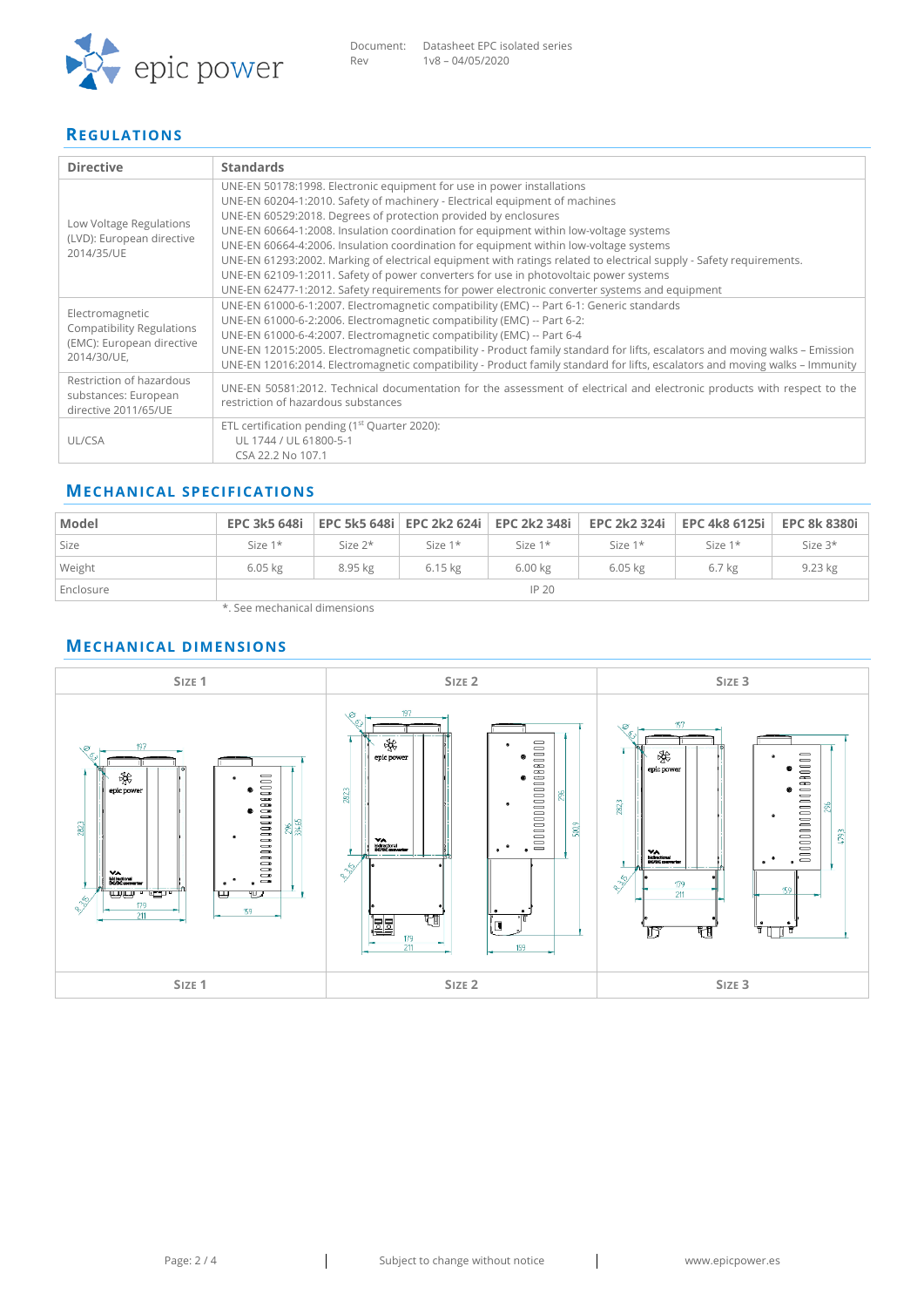

#### **ELECTRICAL CONNECTIONS**



#### **CONTROL MODES**

Depending on the application, several kinds of controls are available.

#### **AUTONOMOUS MODE (AM)**

In this mode, the EPC feed the load within a voltage range with a sophisticated control loop that is able to supply or regenerate energy when needed with no added communications.

In this mode, voltage is regulated in the HVDC if LVDC is within the usable voltage range. This mode is used to supply standard motor drives or inverters. Via CAN communication configuration is available.

#### **CURRENT CONTROLLED MODE (CCM)**

In this mode, the external controller will set the current reference for the HVDC side. Positive current is defined as charging current. Negative current is defined as discharging current. In order to avoid errors during charging and discharging processes, there is another signal that sets the current direction.

If the voltage (in high or low side) goes beyond the limits, DCDC converter will stop and show an error. Once the voltage comes back to the nominal range and reset is performed, current control is re-established. When the EPC is disabled through CAN or hardware enable input, reset of errors is performed.